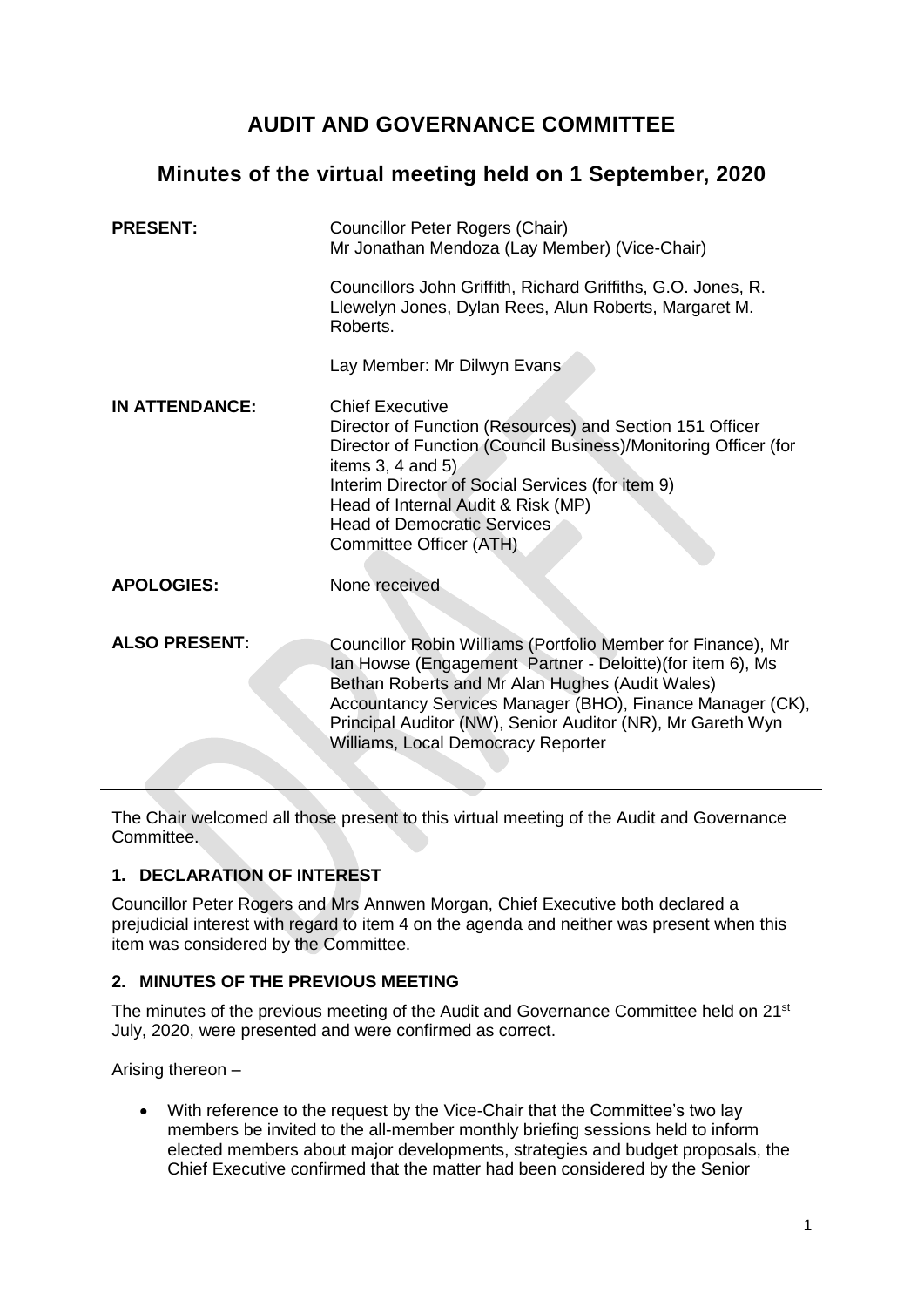Leadership Team and in addition was put to the Political Group Leaders following which an e-mail was sent to the Vice-Chair on 7 August, 2020 in explanation of the Council's viewpoint on this matter and why it was not possible for the Lay Members to be invited to the briefing sessions.

In expressing disappointment that this conclusion had been reached, the Vice-Chair said that he was not aware of having seen the e-mail; the Chief Executive advised that the e-mail would therefore be re-sent to the Vice-Chair to the e-mail address specified by him as the preferred address.

• With reference to the discrepancy between the figure in the final accounts and that in the External Audit draft Audit Plan for fees payable to Audit Wales, the Director of Function (Resources)/Section 151 Officer clarified that in its draft Audit Plan, Audit Wales had set out a figure of £70k as the cost of undertaking grant audit work for the year whilst in the draft Statement of Accounts the cost was shown as £135k the difference being attributable to ongoing grant work relating to the Housing Benefit Subsidy claim from the 2017/18 financial year for which a charge will be made once that work has been completed. The figure in the accounts is an accrued sum for the outstanding amount which is approximately £65k. Given that the work is time based, is ongoing and the audit has since transferred from Deloitte to Wales Audit, the final charge may vary from the £65k provision; the final fee for the item will be discussed upon the conclusion of the work. In the meantime, the figure in the accounts is for an estimated accrued amount in addition to the amount set out by Audit Wales for grant work relating to the 2019/20 financial year.

# **3. INFORMATION GOVERNANCE – ANNUAL REPORT OF THE SENIOR INFORMATION RISK OWNER (SIRO) 2019/20**

The Annual Report of the Senior Information Risk Owner (SIRO) for 2019/20 was presented for the Committee's consideration. The report set out the SIRO's statement and overview of the Council's compliance with the legal requirements and relevant codes of practice in handling corporate information and, at Appendices 1 to 7 provided information about the Council's contact with external regulators, security incidents and breaches of confidentiality or near misses along with Freedom of Information requests and complaints during the period.

The Director of Function (Council Business)/Monitoring Officer and designated Senior Information Risk Owner (SIRO) highlighted the main points arising on the Annual Report as follows –

- That this was the first year the SIRO felt able to state with confidence that there is significant documented evidence to demonstrate that the Council's data protection and information governance arrangements are good and not just satisfactory as has been the opinion in the previous years.
- This assessment is based on the information governance systems, processes, policies and training the Council has in place which have been strengthened during the past year. The report also provides evidence of how the Council deals with data with it being the SIRO's considered opinion that this particular work has remained stable for some time. Additionally, the SIRO considers that information governance is now embedded within the operational culture of the Council and that this was demonstrated during the response to the Pandemic.
- That the nature of requests for the Legal Service's quidance and support has changed; in the past services were reluctant to share instances of data breaches or to ask for advice thereon, in more recent years services have progressed to actively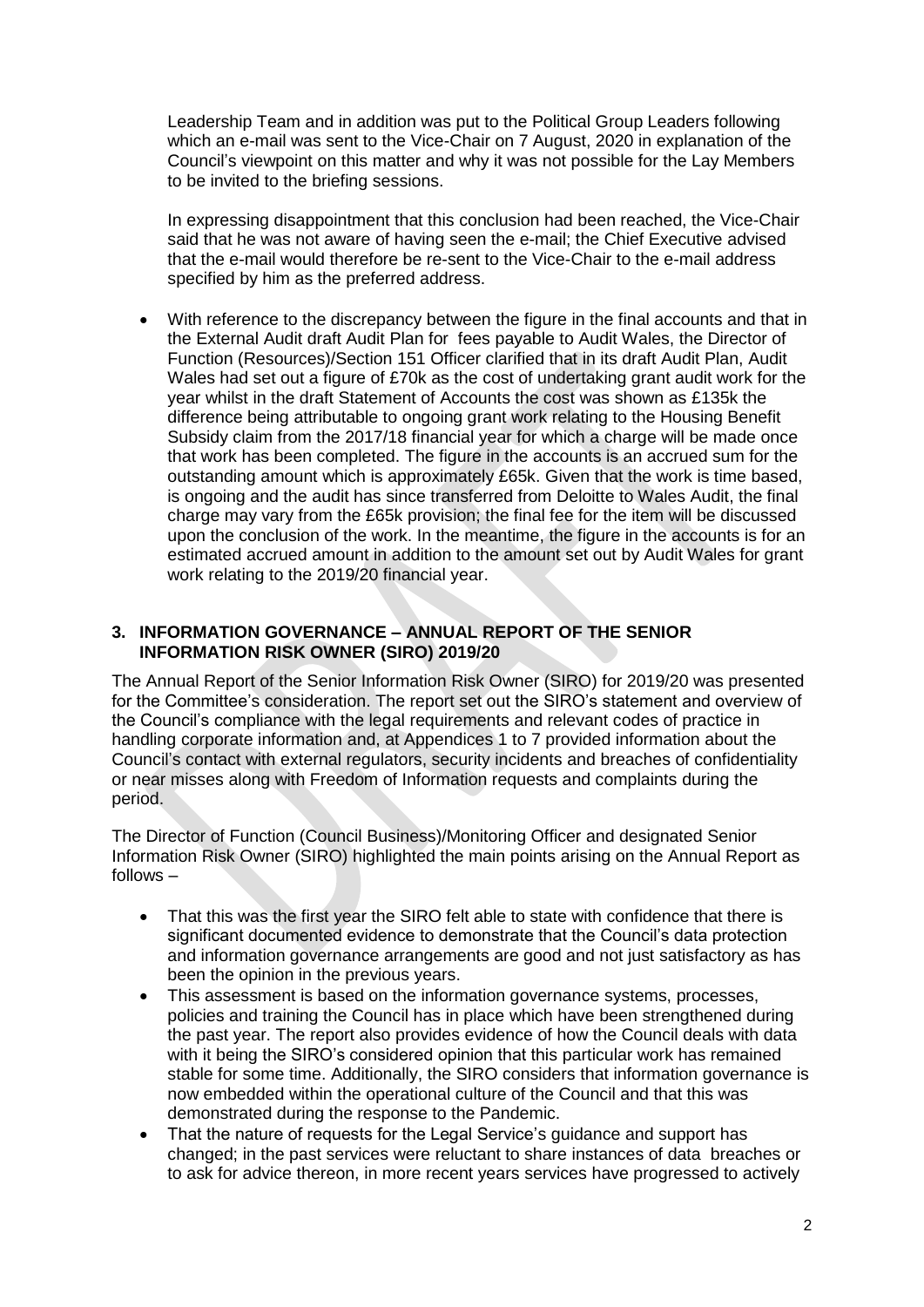seeking the Legal Service's advice on how to respond to data breaches whereas by now services are seeking the Legal Service's endorsement of actions they propose to take in response to identified data incidents in line with what they understand are the expectations.

- That appendices 2,3,4 and 5 demonstrate a pattern of robust action with regard to dealing with specific requests for information on a day to day basis e.g.
	- Of the 6,905 Freedom of Information questions submitted and dealt with, 12 resulted in requests for an internal review of the decision made by the Council with the original decision upheld in 9 cases; 2 cases resulted in the Council Service's response being changed and new refusal notices issued and in one case a determination was made that a Section 21 refusal notice should have been issued as the information was available to the applicant by other means. A total of 3 FOI appeals were lodged with the ICO during this period one of which was withdrawn; in one of the other two cases the Council was required to provide advice and assistance to the requestor within a specified timescale and in the other case the Council was required to respond within 10 working days.
	- Of the 7 Data Protection Act (DPA) complaints to the Council none of the complaints were upheld; the Council's processing was lawful and the data subject rights could not be exercised. The Information Commissioner contacted the Council in respect of 3 DPA complaints and whilst the matters were not ultimately investigated by the ICO, the Council was asked to review its responses and take any steps to ensure that the complaints were dealt with fully. This was done.
	- Of the 24 Subject Access Requests received, 83% of the responses were sent within the one month deadline. The responses to 3 of the requests were late by a few days and one request was complex and took 3 months to respond to (one month over the statutory time permitted for complex cases).
	- During the period the Council made 2 successful applications for Covert Human Intelligence Sources (CHIS) authorisations.
- During the period of the report, the Council's policy and procedures under the Regulation of Investigatory Powers Act 2000 (RIPA) were revised and training provided to operational staff. The use of the Surveillance Camera Commissioner's CCTV specific Data Protection Impact Assessment and Guidance were introduced and a register of CCTV systems, managers and operators was created. A new CCTV policy was also developed.
- The Council's information governance policies were reviewed and quality assured during the period (Appendix 6 refers). Ten key policies were reviewed to ensure compliance with current ICO guidance and case law. The policies are due for their next review in 2022.
- A work plan for data protection was developed in the months following the implementation of the new data protection legislation in 2018. A summary of the current work plan to March 2021 is provided at Appendix 7. Items shown as outstanding and requiring completion will be addressed as soon as services are able to resume the work. An audit of the use of consent as a lawful ground for processing has been concluded in all services apart from the Learning Service. The work which had re-commenced was stalled by Covid-19 but is planned to re-commence again during 2020. Work is also planned to re-commence on developing and monitoring the Council's Article 30 Record of Processing Activities (ROPA).

In response to questions raised by the Committee specifically in relation to the risk implications of the outstanding audit in the Learning Service, the workload pressures generated by the volume of FOI requests year on year and the management of CCTV the Director of Function (Council Business)/ Monitoring Officer further clarified –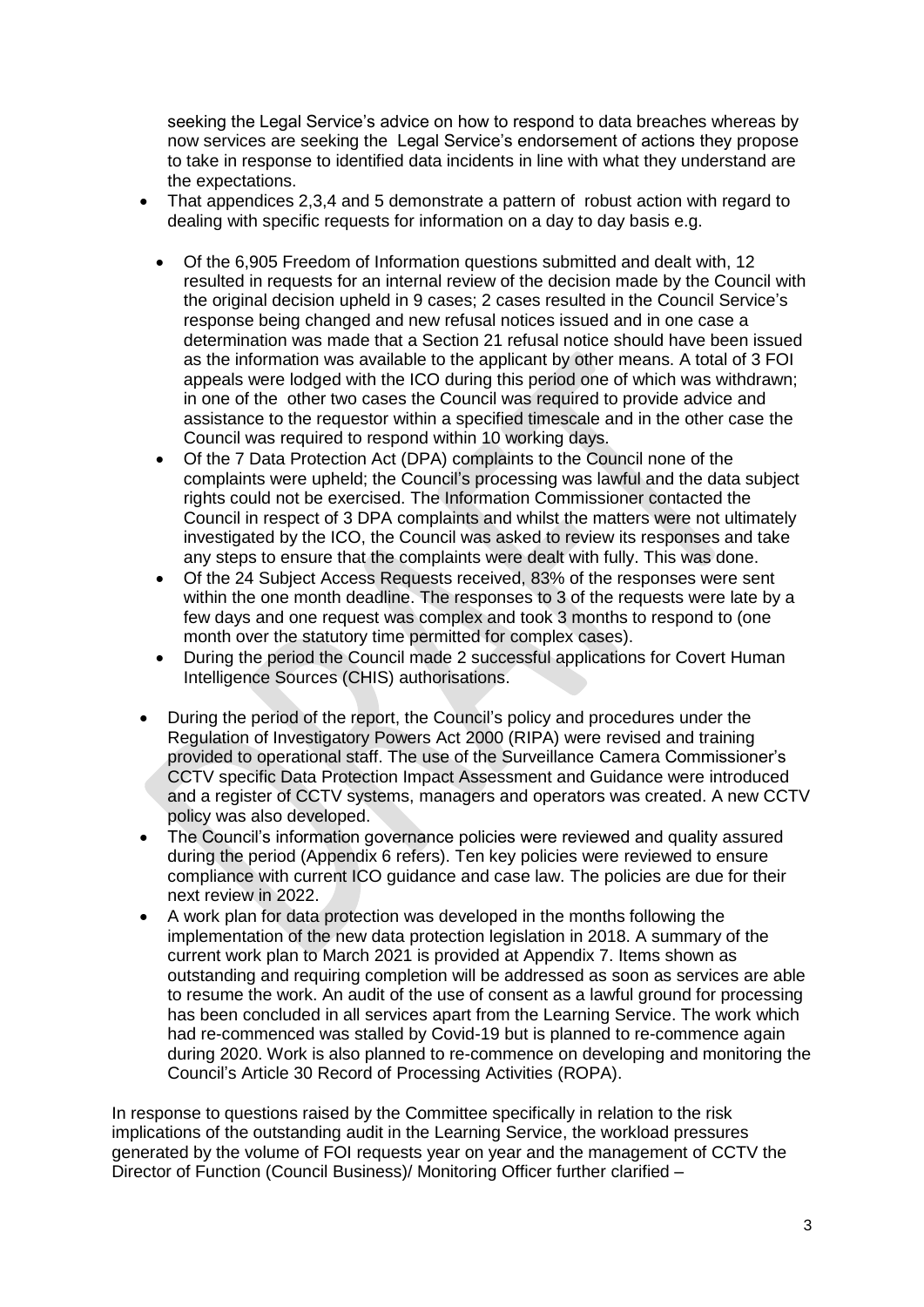- That under the new data protection legislation that came into force in 2018 services are required to demonstrate they are processing personal data under a statutory authority if a statutory authority exists and that they are not solely relying on consent because that involves risk. The Learning Service was not able to allocate any internal resources to undertake the work with Legal Services who in turn could not undertake it on their behalf. Although the Director of Education, Skills and Young People is committed to carrying out the audit, current circumstances mean that the Learning Service is focusing resources on returning pupils to school making it difficult for the service to specify a timescale for completing the audit work. Not completing the audit does render the service open to a potential degree of risk that does not apply to the other services which have recognised the statutory basis for processing personal data and are therefore at less risk that individuals unhappy with the way their data has been processed would be able to make a valid complaint.
- That the number of FOI requests do increase year on year in every local authority as public awareness of rights increases. The number of overall requests was approximately 1500 – the figure in the report includes the number of individual questions asked in order to give an indication of the level of demand. Some requests are submitted as multiple questions and some services receive significantly more enquiries than others. The number is high and continues to grow as does the workload as a result.
- That with regard to the management of CCTV individual Heads of Service through their staff operate, manage and supervise the systems under their jurisdiction. The change in policy involves ensuring that there is corporate oversight of the circumstances in which services can develop systems.

**Having considered the report, the Audit and Governance Committee resolved –**

- **To accept the SIRO's statement covering the period April, 2019 to March, 2020.**
- **That the Learning Service ensures that adequate resources are allocated to ensure that the long outstanding consent audit is completed.**
- **That the Council's development of its GDPR Article 30 Record of Processing Activities is supported by its services.**
- **To endorse any remaining actions on the Data Protection Work Plan as reflecting the information governance risks facing the Council.**

# **NO ADDITIONAL ACTION WAS PROPOSED**

## **4. ANNUAL REPORT: CONCERNS, COMPLAINTS AND WHISTLEBLOWING 2019/20**

The report of the Director of Function (Council Business)/Monitoring Officer providing information on issues arising under the Council's Concerns and Complaints Policy for the period 1 April, 2019 to 31 March, 2020 was presented for the Committee's consideration. The report also included Social Services complaints but only those where the complainant was not a service user. Service user complaints are dealt with under the Social Services Representations and Complaints Procedure and are reported annually to the Corporate Scrutiny Committee.

*Having declared a prejudicial interest in this matter, the Chair of the Committee withdrew from the meeting for the discussion thereon. The Vice-Chair took the chair for the item.*

*The Chief Executive had also declared a personal interest in this matter and withdrew from the meeting for the discussion thereon.*

The Director of Function (Council Business)/Monitoring Officer reported on the main points as follows –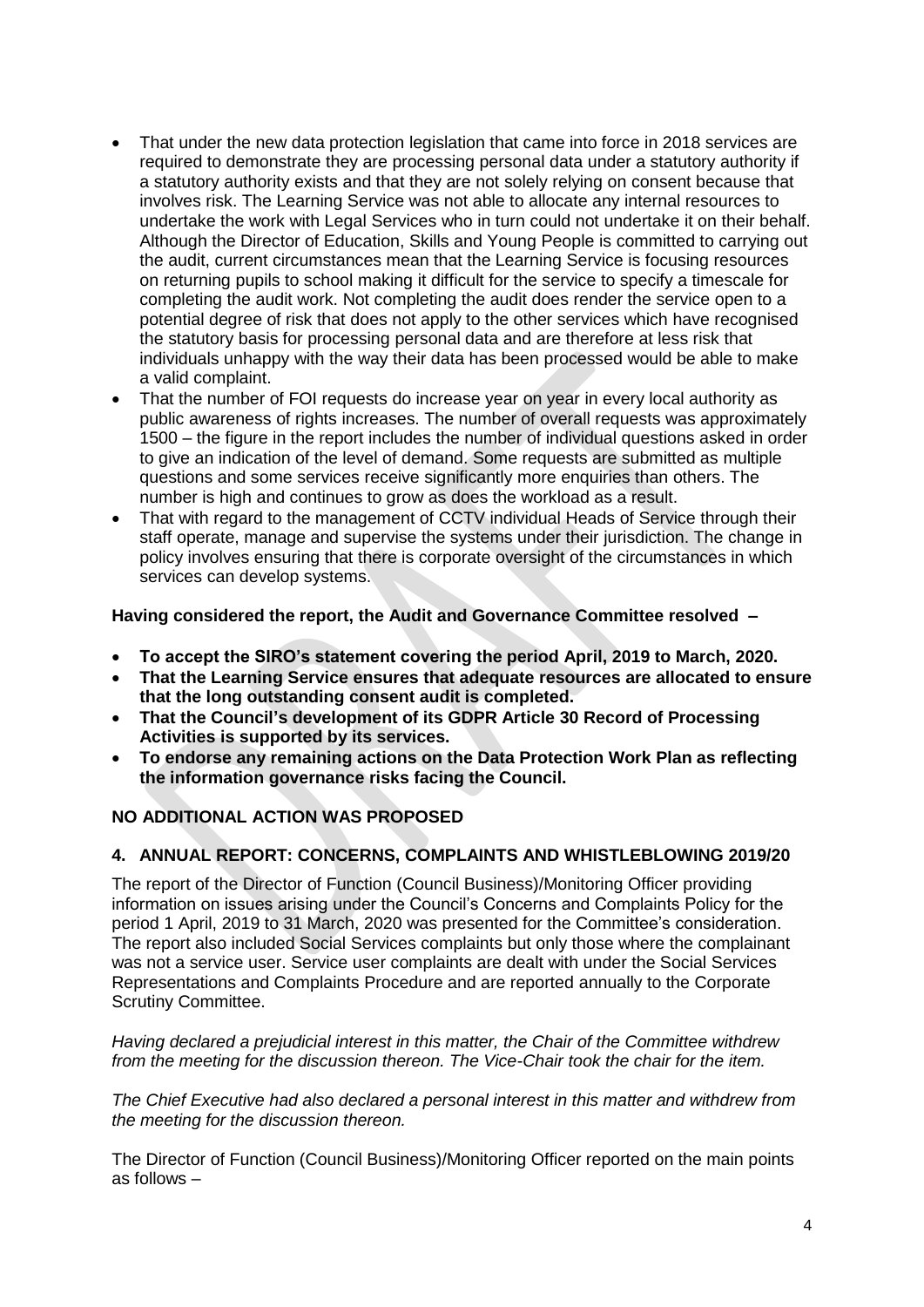- That during the period covered by the report, 136 concerns were received and 69 complaints were made with two being withdrawn prior to investigation. Therefore 67 complaints have been investigated and responded to during this period. The number of complaints received remains at around the same level as in 2018/19 and are broken down by service in the table within the report. The Council publishes complaints data monthly.
- Of the 67 complaints dealt with during the period, 13 were upheld in full, 5 were partly upheld and 49 were not upheld.8 complaints that had been through the internal process were escalated to the PSOW and all 8 were rejected.
- The overall rate of responses to complaints issued within the specified time limit (20 working days) was 94%. 8% of the complaints received (down from 9% in 2018/19) resulted from escalated concerns which continues to indicate that services are dealing effectively with concerns thereby limiting formal complaints.
- The Concerns and Complaints Policy places an emphasis on learning lessons from complaints and thereby improving services. Appendix 1 to the report explains what lessons have been learnt and any practice which has evolved as a consequence of the findings from the 13 upheld and 5 partially upheld complaints during 2019/20.
- Where the complainant remains dissatisfied with the Council's response to a complaint, the Concerns and Complaints Policy includes the option of escalating the complaint to the PSOW. There were 20 complaints relevant to this process within the timescale of the report lodged with the PSOW – 8 were escalated following formal responses under the Council's Complaints Procedure and 12 complaints were made directly to the PSOW None of the complaints were taken into investigation.
- During 2019/20, one code of conduct complaint against a County Councillor was received by the PSOW but was closed after initial assessment without any investigation.
- Whilst there were no formal language related complaints during the year, 6 expressions of concern were received and recorded relating to the matters documented in the report. All 6 issues were resolved without being escalated into formal complaints.
- During 2019/20, one whistleblowing concern under the Council's Whistleblowing Policy was received and is noted in the report. Owing to the sensitive nature of such matters only limited information can be disclosed. The Policy and Guidance document was revised during May 2019; the revised Policy was published in June and became the Porth Policy click to accept policy for Council staff during the month. The compliance rate as at 16 July, 2019 was 89% (855 out of 960 staff) and was 94% as at 28 July, 2020 (930 out of 988 staff)

In considering the information presented, the Committee raised the following issues -

- Further clarity around the point at which a concern becomes a complaint. The Director of Function (Council Business)/Monitoring Officer clarified that the PSOW defines a "concern" as an expression of dissatisfaction that can be resolved promptly at the initial point of contact or very soon thereafter. A complaint is usually more serious in nature, may often not be possible to remediate and generally requires an investigation into the circumstances before a response or resolution can be achieved. The essential difference is the element of intractability involved.
- Whether a record is kept of compliments, expressions of appreciation and/or positive feedback about aspects of service. The Director of Function (Council Business) /Monitoring Officer confirmed that whilst services do collect data relating to the compliments received, the information is not part of the reporting process to the Audit and Governance Committee. Should the Committee so wish, the information could be incorporated as part of that process. **The Committee was of the view that in order to obtain a balanced picture of customer satisfaction around service delivery, it would be useful to have this information to hand.**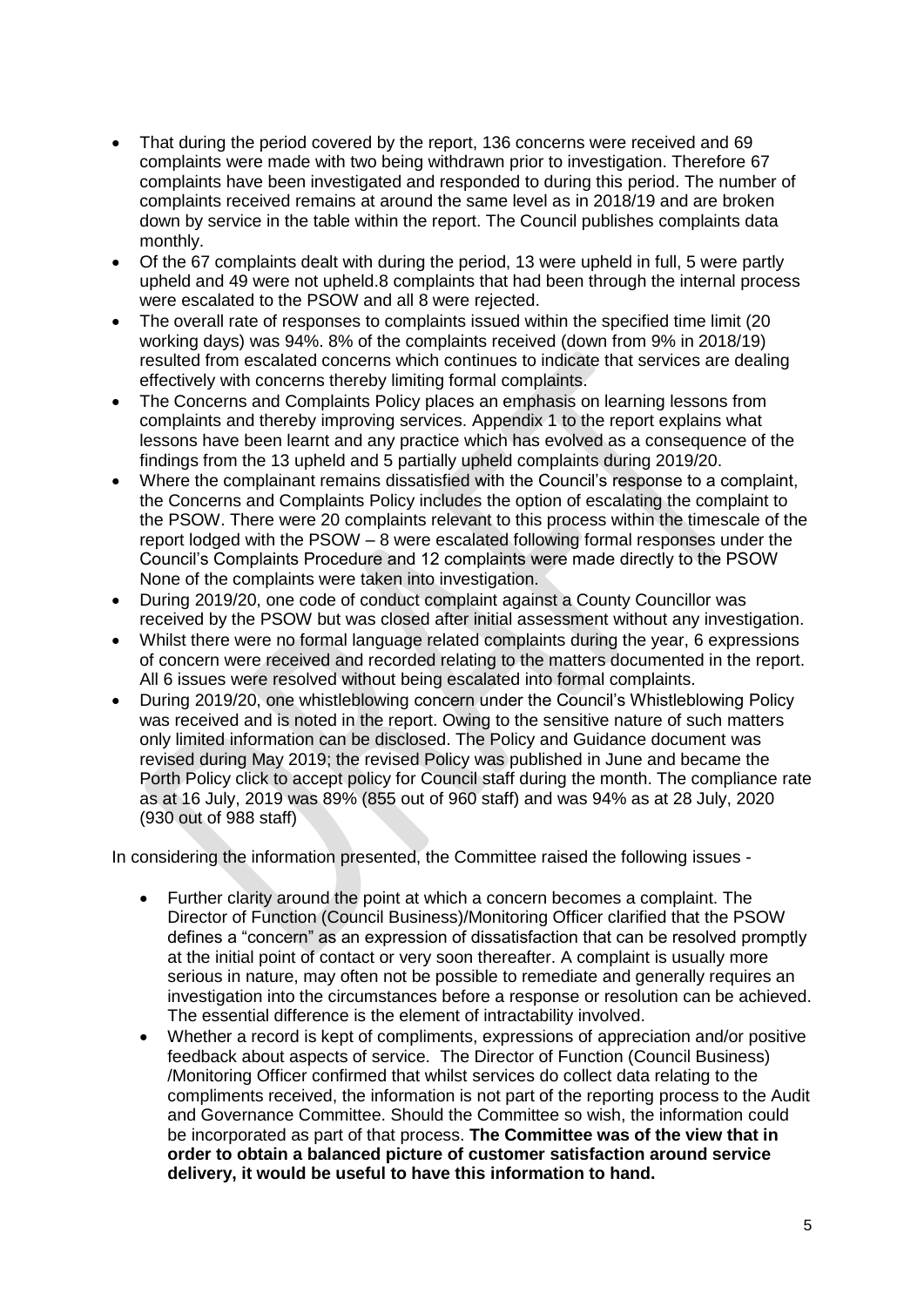- Further clarity about the arrangements for dealing with whistleblowing issues relating to Town and Community Councils. The Director of Function (Council Business) /Monitoring Officer clarified that Anglesey's Whistleblowing Policy reflects the legislative requirements and as such applies to members of staff, independent contractors working for the Council and workers supplied through agencies who raise issues. Whilst it is open to anyone to make a complaint there is protection for staff, contractors and agency workers against what under the Public Disclosure Act is defined as detrimental treatment as a consequence of raising issues or making a whistleblowing complaint.
- The arrangements for ensuring 100% compliance for acceptance of the revised Whistleblowing Policy under the Porth Policy Click to Accept policy. The Director of Function (Council Business) /Monitoring Officer explained that there is an ongoing issue regarding members of staff - estimated at around 700 - who do not have access to the Policy Portal which relies on the Council's Active Directory because they are not AD users and are therefore not able to evidence that they have read and accepted the policy. Solutions to this problem are being sought but it remains unresolved at present because of the significant cost implications. For those members of staff who are included in the Active Directory and are able to access the Policy Portal, compliance reports are published every six weeks and made available to the Heads of Service who have access to the Portal and can monitor compliance within their own services, establish where there are gaps and subsequently follow those up. Compliance for this group of staff is high. **The Committee in noting the explanation provided recognised the compliance issue with regard to staff without access to the Policy Portal as a risk and sought assurance that the matter is being pursued at the highest level.** The Director of Function (Council Business) /Monitoring Officer confirmed that the matter is receiving corporate consideration with the need for clear and simple communication with staff having been brought into greater focus by the Covid-19 emergency. However, the cost of addressing the problem is prohibitive and remains the primary impediment to an effective resolution at present.
- Whether any action had been taken in response to the whistleblowing concern raised as outlined within the report noting also the length of time for results to be fed back the whistle-blower. The Director of Function (Council Business) /Monitoring Officer referred to the summary of actions under lessons learned which included the preparation of an Action Plan the progress of which is regularly reviewed and reported to the Deputy Chief Executive.

**It was resolved –**

- **To accept the report as providing reasonable assurance that the Council is compliant with the processes required under its Concerns and Complaints Policy and Whistleblowing Policy/Guidance.**
- **To accept and to note the Lessons Learnt Table as at Appendix 1 to the report as presented.**

**ADDITIONAL ACTION – The Director of Function (Council Business) /Monitoring Officer to include data relating to compliments received in next year's annual report.**

# **5. POLICY ACCEPTANCE – YEAR 3 COMPLIANCE DATA**

The report of the Director of Function (Council Business)/Monitoring Officer setting out the level of compliance in relation to policy acceptance via the Council's Policy Portal Management system for the third year of monitoring was presented for the Committee's consideration.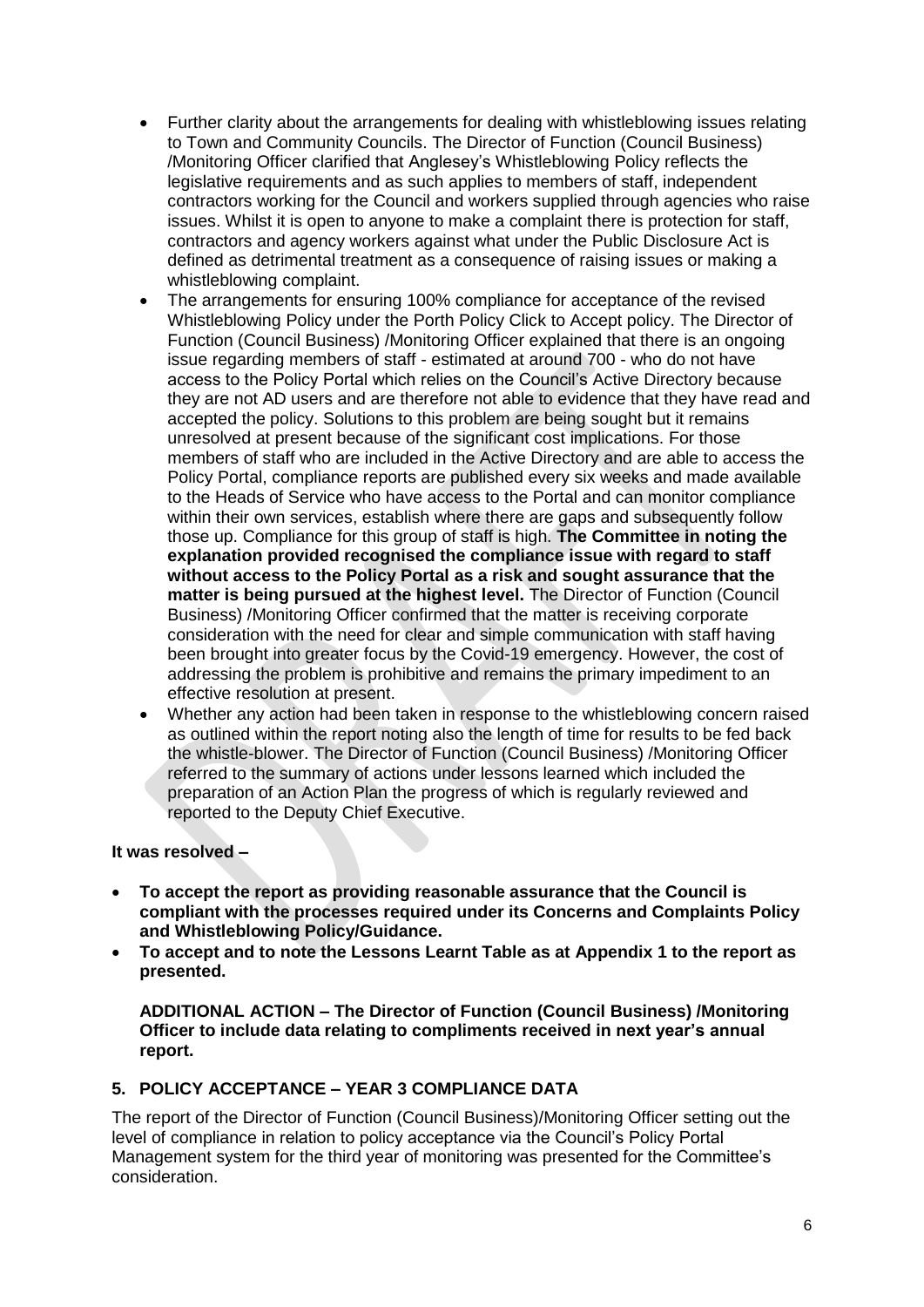The Director of Function (Council Business)/Monitoring Officer reported on the main points as follows –

- That on 10 June, 2019, the Senior Leadership Team decided to reduce the number of policies in the core set from sixteen to the nine policies listed in the report. The first of these policies (Display Screen Equipment Policy) was introduced for re-acceptance on 1 October, 2019. The nine policies will be subject to acceptance once in every two-year period but will be compulsory for new staff throughout that time.
- The process of re-introducing policies for acceptance was suspended on 23 March, 2020 owing to the need to re-prioritise the Council's work to respond to the Covid-19 emergency although the Portal remained open for access to policies for information. As a result of the decision to suspend the process only the Display Screen Equipment Policy and the Corporate Health and Safety Policy have been re-introduced for acceptance to date. The report also includes compliance data for the final policy in the previous series – the Equality and Diversity Policy – which was introduced for acceptance on 29 July, 2019 but not included in last year's report because the six-week acceptance period had not ended.
- Compliance data as at 28 July, 2020 for the three policies is set out in Appendix 1 to the report. A comparison of the average compliance rates for each service for the past three years is provided within the report (the policies reported upon in 2018 and 2019 are listed in Appendix 2) and shows that whilst the majority of services have maintained high compliance levels, compliance in Housing Services is on a downward trend.
- A pilot requiring middle managers to accept certain policies that are not applicable under the click and accept arrangements to other members of staff was re-scheduled from January to March, 2020 but was further delayed because of the Covid-19 emergency; this is now due to commence in October, 2020.
- Ensuring compliance by staff who do not have access to the Policy Portal because they are not users of the Council's Active Directory remains an issue and is unresolved despite discussions to identify workable and proportionate solutions to address the risk.
- A system has been developed to provide the Council with assurance that staff who are not technically employed by the Council who work for agencies, consultancies and partnerships etc. are aware of and comply with the key corporate policies listed. It is proposed to introduce a statement asking those staff to ensure that they are aware of and abide by the policies.

In noting a year on year decline in the policy acceptance compliance level in the Housing Service over the past three years the Committee queried whether the Head of Housing Services had been able to provide an explanation for why the compliance level in the service has tailed off. In response to confirmation by the Director of Function (Council Business)/ Monitoring Officer that there had been no specific explanation, the Committee requested that the Head of Service be asked to provide a response as a matter of information to the Committee at its next meeting bearing in mind also that all Heads of Service have direct access to the Portal to monitor compliance within their own services.

#### **It was resolved to accept the report and to note the current position with regard to policy acceptance across the Council and the proposal to re-start the requirements as form 1 September, 2020.**

**ADDITIONAL ACTION: The Head of Housing Services be asked to provide the Committee with a response to the declining policy acceptance compliance level within Housing Services.**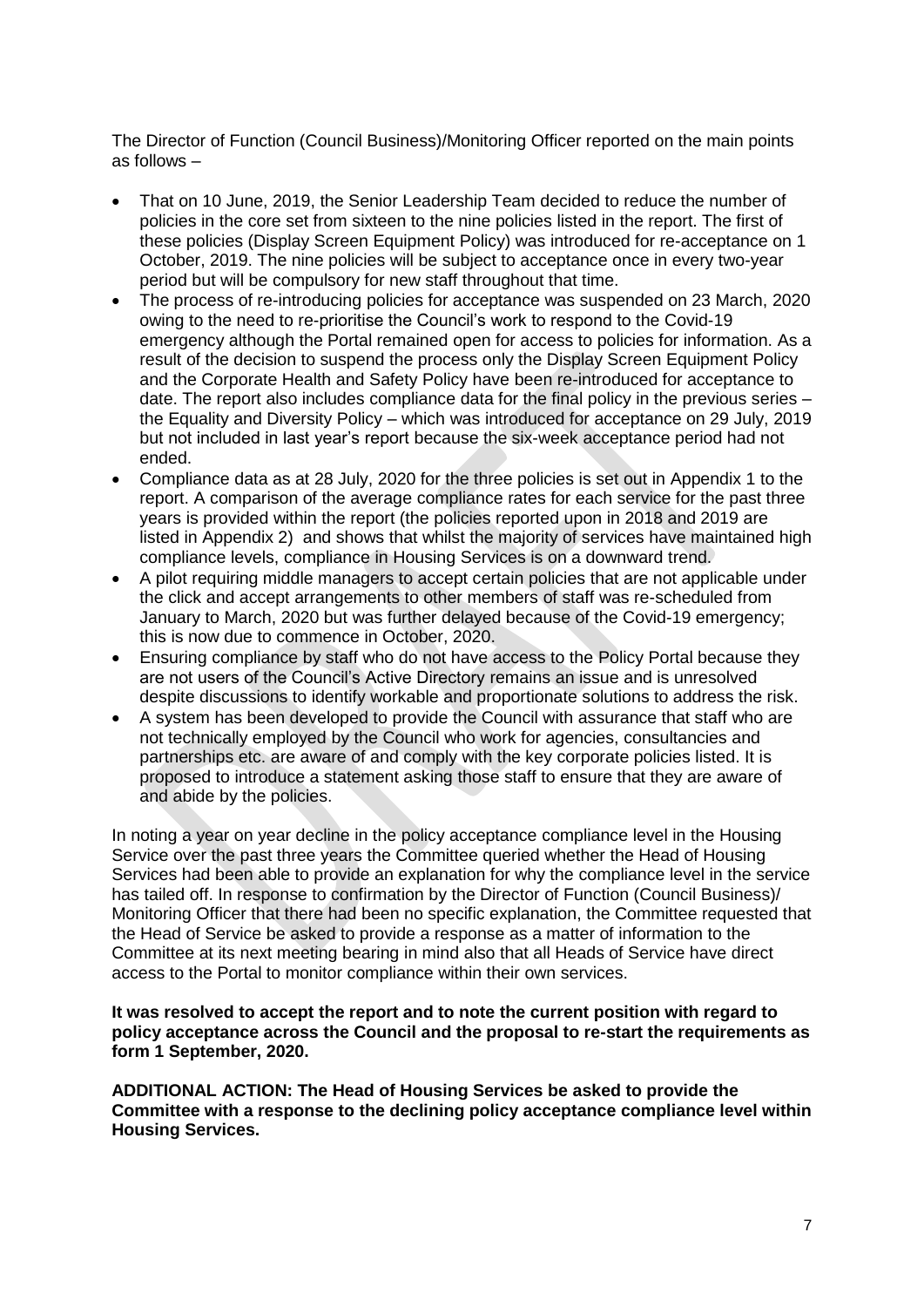# **6. STATEMENT OF THE ACCOUNTS 2019/20**

The report of the Director of Function (Resources)/Section 151 Officer highlighting the main issues arising since the draft Statement of Accounts was presented to the Audit and Governance Committee on 21 July, 2020 was presented.

The Director of Function (Resources)/Section 151 Officer -

- Advised that the Council's draft Statement of Accounts for 2019/20 was presented to the Council's external auditors for audit on the 6 July, 2020. Whilst the detailed audit work is now substantially complete, External Audit is not able to provide an audit opinion or publish its ISA 260 report on the financial statements due to outstanding reviewing and reporting work. The delay is a result of resourcing issues within the audit team which has been compounded by a delay in NHS audits because of Covid-19.
- Explained the process that would be followed in the absence of the Auditor's opinion and report which would entail subject to Audit and Governance scrutiny and Full Council, the Director of Function (Resources)/Section 151 Officer signing the Statement of Accounts without the audit opinion and publishing the Statement on the Council's website on or before 15 September, 2020 with an explanatory notice regarding the unavailability of the audit opinion and ISA 260 report. It is hoped that the audit opinion and report will be available as soon as possible thereafter. Consequently, additional Audit and Governance Committee and Full Council meetings will need to be convened to review the accounts again with the Auditors' opinion and report and following endorsement by Full Council, they will be signed by the Director of Function (Resources)/Section 151 Officer and published definitively with a notice of completion of audit.
- Highlighted that since the draft accounts were published a small number of changes have been made by the Council's accounting team together with a small number of amendments to the disclosure note as recommended by the external auditors (Section 3 of the report refers). The most significant amendment (detailed in paragraph 3.1) is in relation to the Pension Fund valuation as a result of a recent judgement in the McCloud case in respect of the provision of protection to early retirees against adjustment to their pension as a result of early retirement. Whilst the change in the valuation of the Pension Fund is reflected in the accounts, the pension liability is adjusted out when the amount to be charged to local taxation is calculated; therefore while there is a resulting change in the value of the Balance Sheet it does not affect the Council's general reserves position.
- Asked the Committee to support the revised process and make a recommendation to the Council to confirm the acceptance of the 2019/20 Interim Final Statement of Accounts and to endorse the Annual Governance Statement and refer it to Full Council for approval and to be signed by the Leader of the Council and the Chief Executive. Welsh Government has issued guidance that the accounts closure and approval process should be completed by 30 November, 2020 and based on the progress of the audit to date, he was confident the revised timetable would be met.

Mr Ian Howse, Deloitte in clarifying the External Audit position, congratulated the Council's Finance Service on meeting the original statutory timetable for issuing the draft accounts and confirmed that the delay was due to External Audit not having sufficient resources to be able to complete the audit. All audit work has been held up because of the pandemic hence the extension to the deadline by Welsh Government to 30 November reflecting the fact also that some councils have not yet issued draft accounts. He could not see any reason why the revised deadline could not be met with much of the audit work already completed. External Audit will endeavour to conclude the work as soon as practicably possible and to minimise the impact on the Finance Service's staff as a result of the audit taking longer than planned.

In considering the situation, the Committee's members together with the Portfolio Member for Finance reiterated their appreciation of the work undertaken by the Finance Service's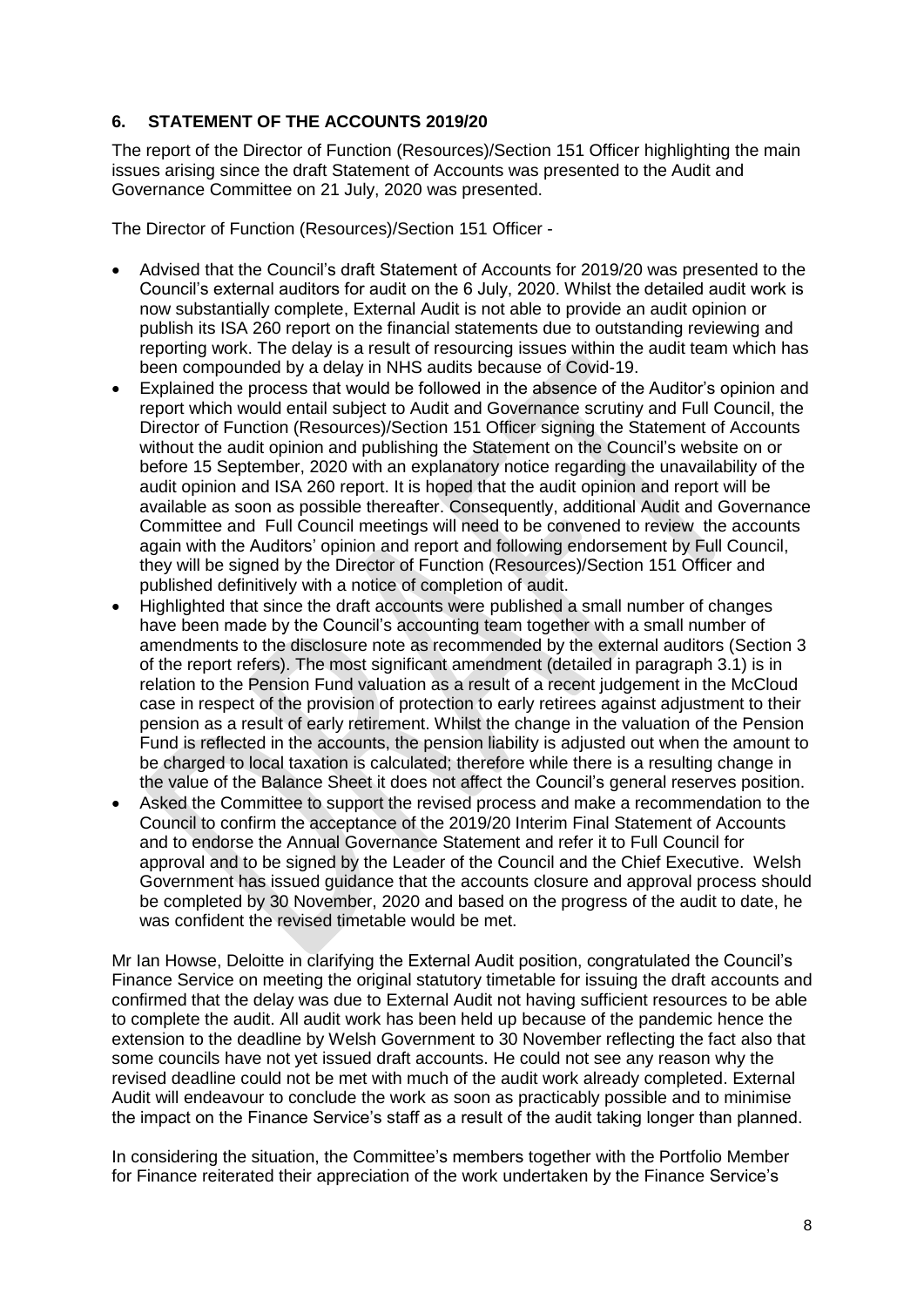staff in succeeding to meet the challenge of issuing the draft accounts in line with the original statutory timescale. The Committee raised the following points on the information presented –

- Clarity around the wording at paragraph 3.3.3.2 of the narrative report which states that the balances of the reserves has continued its recent trend of reducing year on year when in fact the 2019/20 end of year balance has increased. The Director of Function (Resources)/Section 151 Officer confirmed that the wording would be amended.
- With reference to the Pension Fund assets, the bulk of the investments is described as not quoted despite the fact that 67% of the investments is shown to be in equities which suggests they are quoted investments. The Director of Function (Resources)/ Section 151 Offices explained that he would clarify the matter with the Actuary, Hymans Robertson LLP from whose report the information was derived.
- The Vice-Chair asked that he be provided with a list of the Council's assets so that he could be better informed about the Council's management of assets in terms of ensuring they are achieving the use the Council proposes for them and that assets that can be realised to provide income for the Council are being actively pursued. The Director of Function (Resources)/Section 151 Officer explained that the Council's Land and Assets group which monitors the Council's assets is provided with a list of land and assets that are available for disposal and that pre-pandemic it met on a regular basis to review those assets. As part of the review process, the list is then forwarded to elected members which he understood included the Lay Members. This was affirmed by a member of the Committee with reference to an e-mail from September. The Chief Executive confirmed that elected members are provided with such a list on a monthly basis and that further in response to the Vice-Chair confirming that he had no recollection of seeing the list, she would liaise with the Chair of the Land and Assets Group to confirm its availability for the Committee's Lay Members.

**It was resolved –**

- **To recommend to the Full Council that it confirms acceptance of the 2019/20 Interim Final Statement of Accounts as presented in Appendix 1 to the report to Committee**
- **To endorse the Annual Governance Statement and to refer the document to Full Council for approval and the Leader of the Council and the Chief Executive for signature.**
- **To note that the Statement of Accounts 2019/20 will return to the Audit and Governance Committee and Full Council and will be signed again by the Director of Function (Resources)/Section 151 Officer once the audit opinion and report have been completed. Any changes arising from the audit review will be reflected in the Statement of Accounts on its return for scrutiny and endorsement.**

# **ADDITIONAL ACTIONS-**

- **Director of Function (Resources)/Section 151 Officer to amend/clarify the textual points raised with regard to wording.**
- **Chief Executive to confirm availability of the assets list for the Committee's Lay Members with the Chair of the Land and Assets Group.**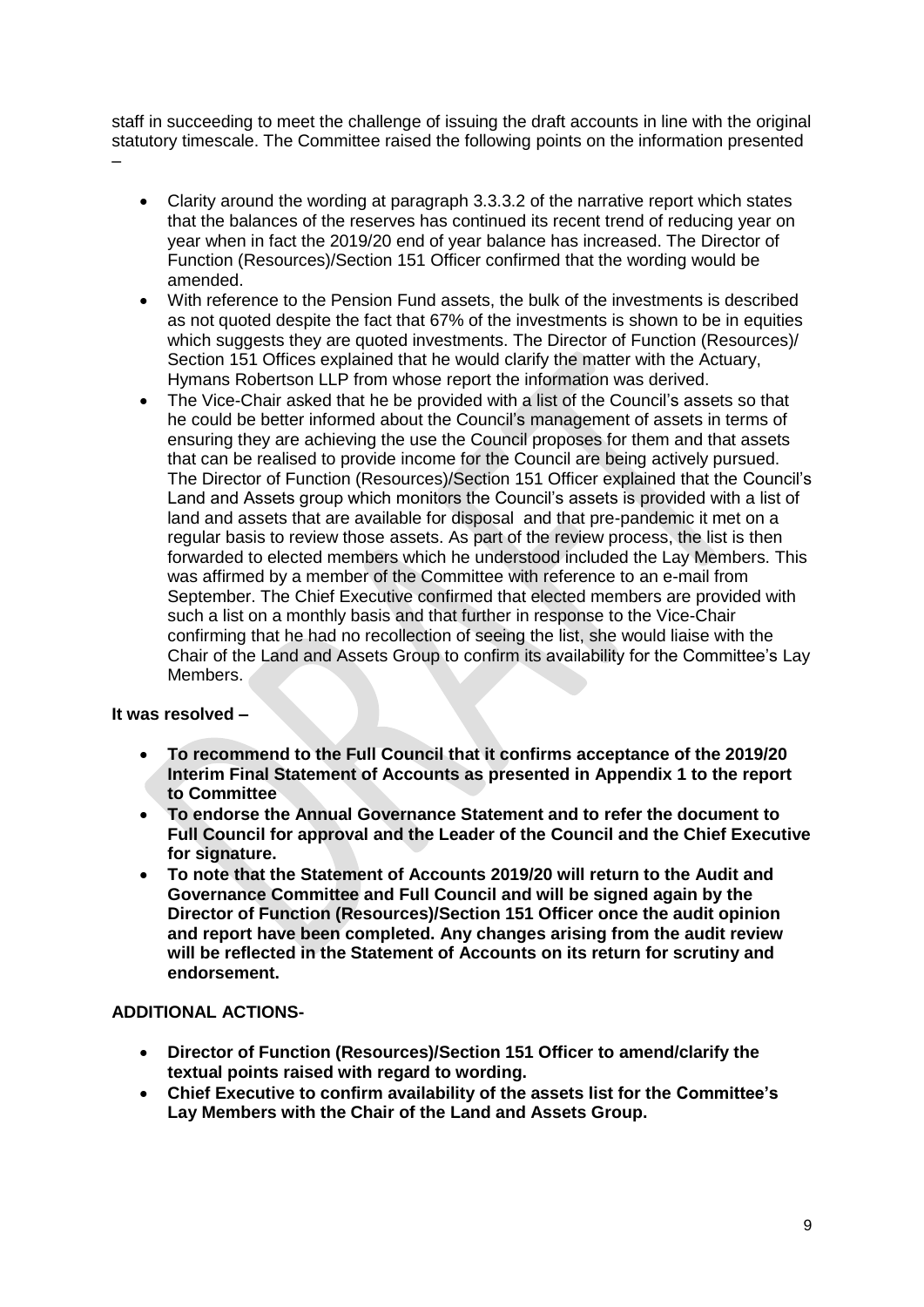# **7. UPDATE ON THE INTERNAL AUDIT STRATGEY AND PRIORITIES 2020/21**

The report of the Head of Audit and Risk providing an update as at 18 August on the work of Internal Audit since the last report to Committee on Internal Audit activity in February, 2020 together with the priorities for the short to medium term was presented.

The Head of Internal Audit –

- Updated the Committee on the assurance work completed for 2019/20 comprising of 3 audits the results of which were presented to the Committee's July meeting as part of the Internal Audit Annual Report for 2019/20. Due to services being heavily involved in responding to the emergency, work on four audits were suspended (paragraph 9 refers). Once staff return from their redeployment, work on those audits will resume
- Reported that early on in the Covid-19 emergency, the Deputy Chief Executive on behalf of the Emergency Management Response Team (EMRT) commissioned Internal Audit to provide assurance that the Council's emergency response arrangements were safe, robust, effective and fit for purpose. The outcome of this work was reported in two parts and provided Reasonable Assurance for each. Six Issues/Risk were raised and these were reviewed a month later and all were found to have been addressed. (Copies of the reports were issued separately to the Committee's members).The work which the review of the emergency response entailed is ground-breaking in so far as no other local authority Internal Audit service has conducted such a review and consequently Anglesey's Internal Audit Service has been asked by CIPFA to produce a case study.
- Explained that due to services being heavily involved in responding to the emergency, work on following up actions to address the Issues/Risks raised previously in audit reports was suspended with the result that a number of actions have become overdue. The 4action dashboard at Appendix 1 shows that as at 18 August 5 Major and 6 Moderate actions were overdue. The Committee was further advised that as at present only 1 Major action remains overdue and is within the Learning Service and relates to the absence of central compliance monitoring to ensure policies and guidance are followed with regard to Primary School income collection. Also, the Major outstanding actions have reduced from 19 to 15 with Moderate outstanding actions remaining at 34.
- Referred to the Corporate Risk Register priorities confirming that in 2019/20 50% of the risks in the corporate risk register with a red or amber residual risk rating were reviewed (83% over a 17 month rolling period).The remaining 3 risks that need to be reviewed to complete red and amber risk coverage over a 12 month rolling period will have to be parked until capacity is restored, as in the current circumstances they are considered a low priority. The EMRT has developed a separate risk register to capture the risks associated with the pandemic – it contains 35 risks and these are a priority which Internal Audit will be focusing on to provide assurance that they are being effectively managed.
- Outlined the priorities for Internal Audit over the coming months divided into high, medium and low priority taking into account the availability of staff within other services as well as the resources available to Internal Audit. The High priority items include post-event assurance to assess the risks associated with the relaxing of policies and processes during the emergency response; NDR Fiscal Stimulus – Business Grants post payment assurance to provide assurance that payments have been made to the correct organisations and that its use was as intended; Managing the Risk of Fraud – Payments (Supplier Maintenance and Payments) in light of the increased risk of fraud posed by the current climate and collaborating with the National Fraud Initiative biennial exercise.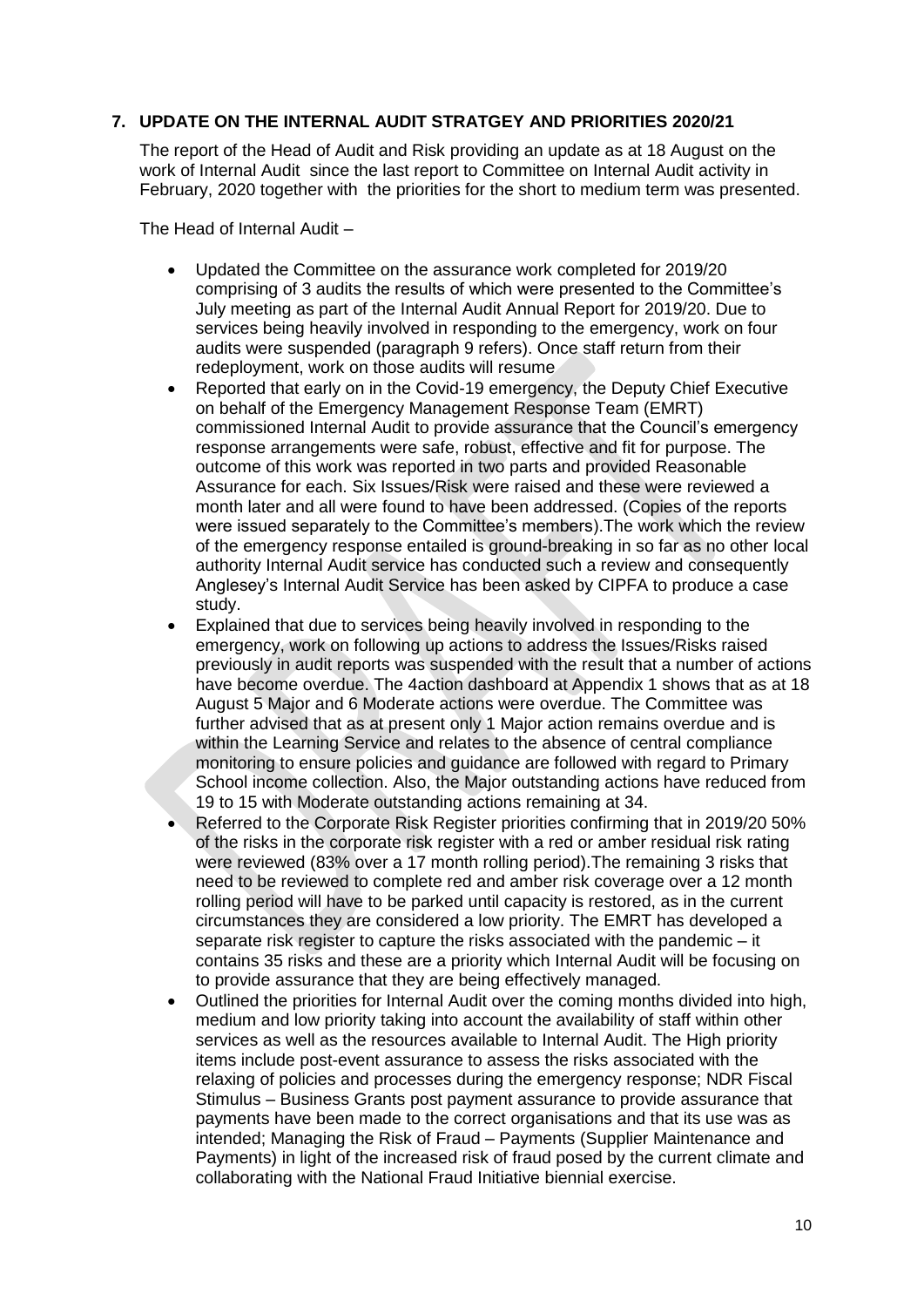Updated the Committee on the resourcing of Internal Audit and Risk Management with regard to recruitment, redeployment, and secondments.

The Committee considered the report and thanked the Internal Audit Service for its work during the period. The Head of Audit and Risk provided the following further clarifications in response to questions by the Committee on the matters noted –

- That with regard to the overdue action in the Learning Service in respect of central compliance monitoring of policies and procedures in relation to primary school income collection, the Learning Service's performance staff have been heavily involved with the community hubs over the past few months. The Service is now working on the outstanding recommendations and Internal Audit is assured that it will not be long before the issues/risks remaining to be addressed are implemented.
- That with regard to the Limited Assurance audit of IT resilience and whether in light of the proliferation of cyber security incidents and an increase in attempted fraud against local authority systems, the follow up audit should be brought forward from April, 2021, the audit was focused on the resilience of IT infrastructure rather than cyber-security arrangements. A previously conducted internal audit of the latter did provide a Reasonable assurance opinion. The resilience of the IT provision was also examined as part of the audit of the Council's Covid-19 emergency response and the rapid shift to large scale digital working which that entailed, and was found to be robust and effective.

The Chief Executive confirmed that the IT Service is now reviewing cyber security arrangements in terms of staff and expertise in order to further improve protection for the future.

- That with regard to the adequacy of resources to support remote working/ meetings, the Head of Democratic Services confirmed that arrangements are being reviewed and that a questionnaire is to be circulated to Members to establish IT hardware and software needs to facilitate/improve the conduct of remote meetings.
- That Salford City Council has been commissioned by Internal Audit to undertake a piece of work to health check the Council's IT function with a view to providing assurance about the effectiveness and robustness of the Council's IT arrangements at the same time as providing the service with the benefit of their knowledge and expertise in this area.

#### **It was resolved to note Internal Audit's assurance provision and priorities going forward.**

# **NO ADDITIONAL ACTION WAS PROPOSED**

## **8. FINANCIAL SUSTAINABILITY ASSESSMENT – ISLE OF ANGLESEY COUNTY COUNCIL**

The report of External Audit which sought to assess the sustainability of the Council's short to medium term financial position as part of a broad study of the financial sustainability of all 22 councils in Wales was presented for the Committee's consideration. The report focused on the financial strategy of each council as well as reviewing financial indicators of each council's financial position in relation to performance against budget; delivery of savings plans; use of reserves, Council tax and borrowing.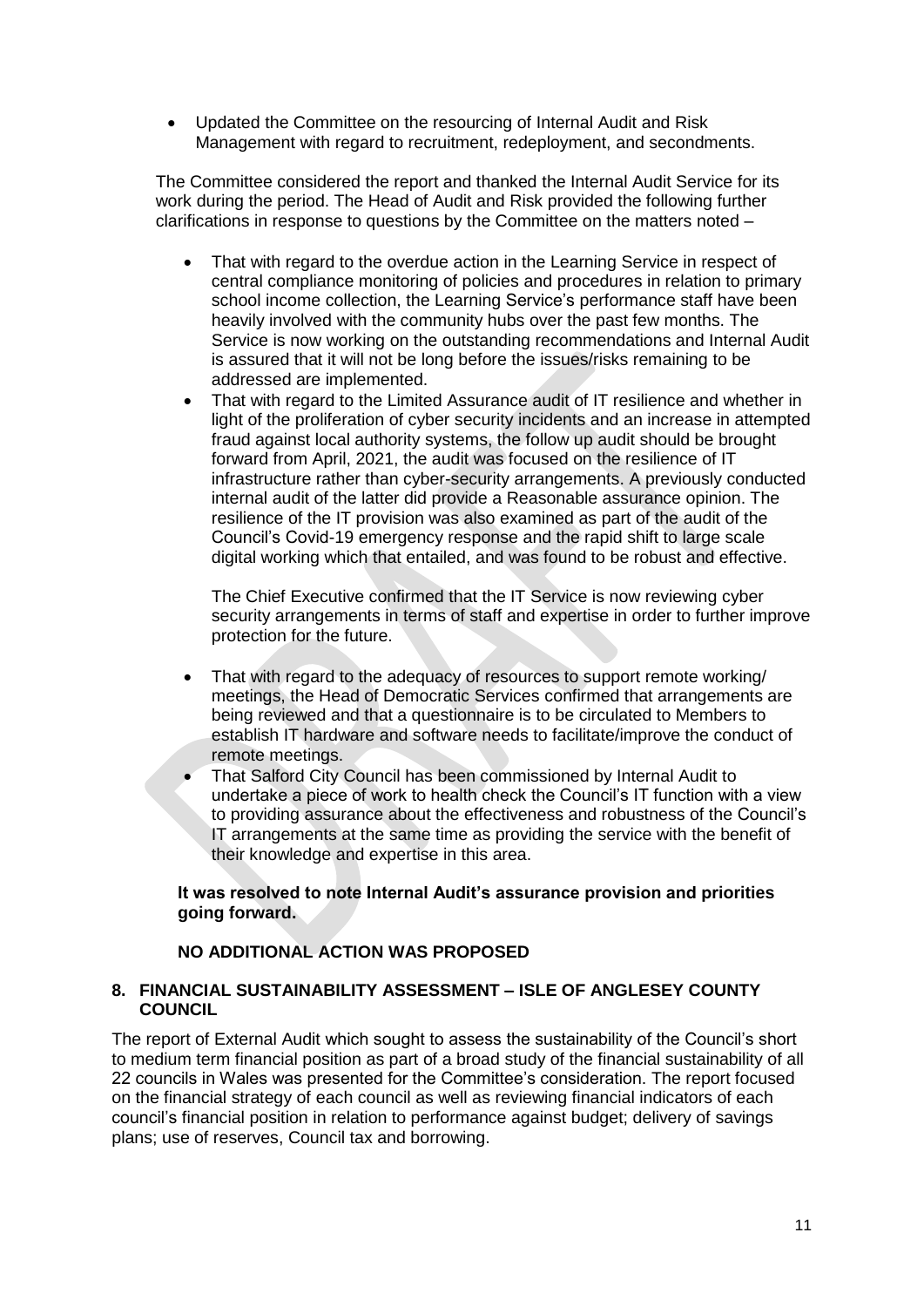Mr Alan Hughes, Audit Lead, in introducing the report acknowledged that despite its having been overtaken by events and its publication delayed by the Covid-19 pandemic, the contents of the report remain relevant from the perspective of setting out the fundamental principles of good public financial management. He referred to the overall conclusions of the report as noted below and guided the Committee through the substance of the detailed report highlighting the findings which formed the basis of those conclusions –

- Overall it was found that the continual funding of unrealised savings and year end overspends from general reserves is not sustainable; the Council needs to develop a more sustainable financial strategy to deliver services within available funding whilst building usable reserves to improve its resilience. This conclusion was reached because -
	- The Council has had an overall overspend in recent years and is allocating significant additional resources to fund the increased pressure in key services.
	- The Council has a track record of delivering a substantial amount of planned savings, but undelivered savings create additional financial pressure; the Council is likely to find identifying and delivering savings increasingly challenging going forwards.
	- The Council's continued use of reserves to fund year end deficits and planned revenue expenditure is not sustainable.
	- Council Tax collection rates have remained stable and council tax as a proportion of the Council's income has grown over the last decade; and
	- The Council has no purely commercial focused projects and overall borrowing is set to increase.

The Director of Function (Resources)/Section 15 Officer responded to the report's findings highlighting that changes do happen in a normal year but that the scale of the changes brought about by Covid 19 has impacted significantly on the Council's finances. Notwithstanding, the need to draw on the Council's reserves to balance the 2019/20 budget did not materialise and consequently, the level of general balances is now approaching the target of 5% of the net revenue budget as agreed by Council. It is difficult to predict how the 2020/21 financial year will evolve – with reduced income and additional costs the Authority could potentially find itself with an overspend of £2m to £3m dependent upon how quickly restrictions are lifted and the extent of additional financial support that Welsh Government may provide. In the longer term the Council's financial situation will be influenced by when social distancing measures are lifted thereby enabling resources such as leisure centres to operate closer to normal capacity. In accepting that the Council does not always succeed in delivering fully on its savings programme, the Director of Function (Resources)/ Section 151 Officer advised that in such circumstances the Council does review and adjust its budgets accordingly; alternatively, savings may be realised over a longer timeframe than the financial year for which they were planned or underspends may be identified in one area that can be used to meet the shortfall in another area so the Council does take steps to mitigate the savings gap. The idea that planning for an enhanced level of savings over and above what is actually required is one that is accepted and will be looked at in the event that savings have to be found for the next financial year. The 2020/21 budget included savings to the value of £300k; by and large these were straightforward to identify and have been implemented fully. In respect of Council Tax collection the Council's performance for the 2018/19 and 2019/20 financial years placed it in the upper quartile with an annual collection rate of 97.3% (in the region of 99.3% over 3 years). However, Council Tax collection has been affected in the past six months by the Covid 19 pandemic and the Council Tax recovery process has been delayed as a result. In terms of commercial income the opportunities for the Council to undertake commercial investment are limited and with hindsight it is fortunate in not being dependent on commercial sources of income as those have been particularly hit by the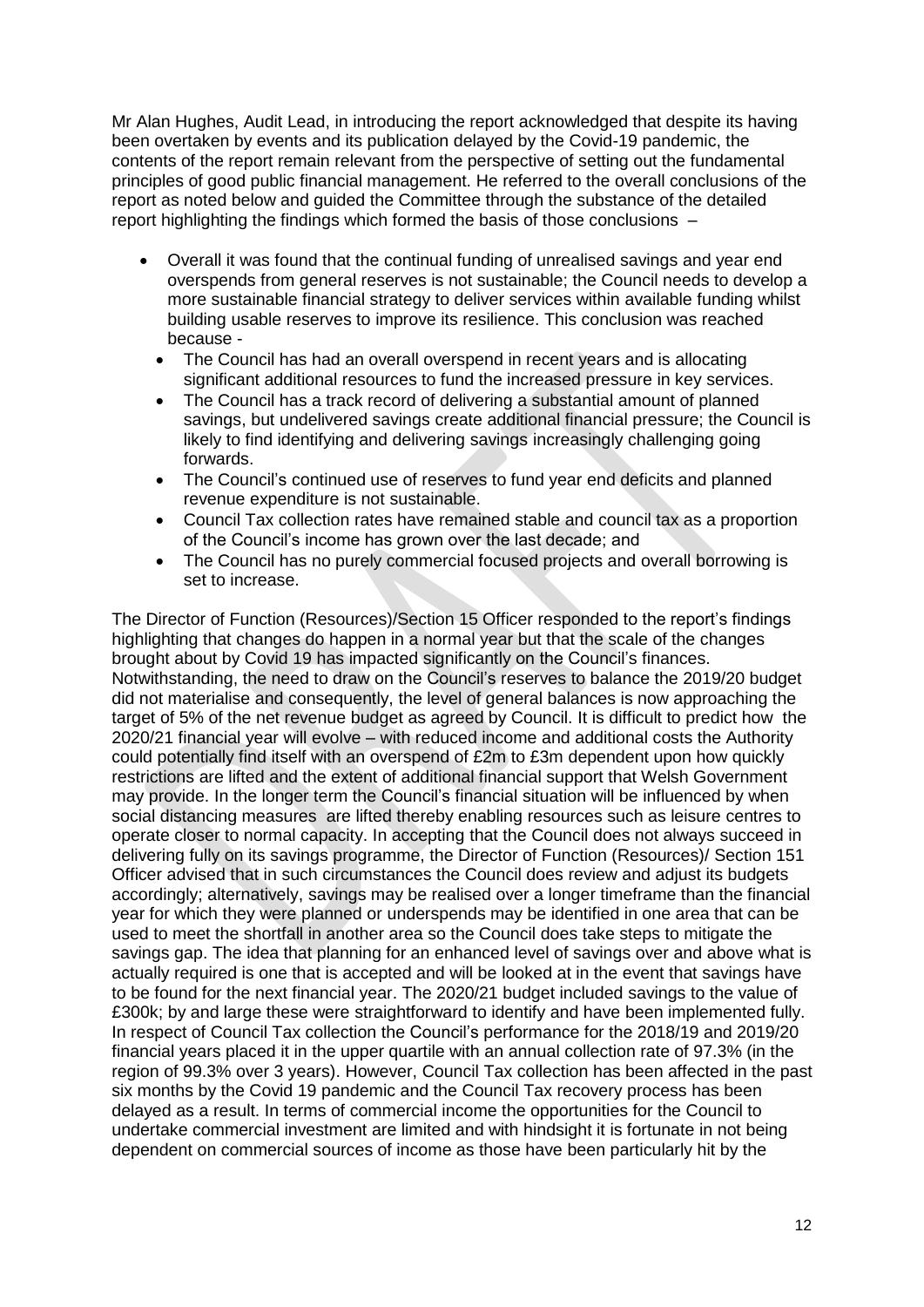pandemic with councils who are committed in this way having been significantly affected by the loss of income.

The Head of Audit and Risk referred back to the Internal Audit report on Financial Resilience which formed part of the assurance work completed in 2019/20 which was undertaken to benchmark the Council against the new CIPFA Financial Code issued in 2019. She confirmed that a copy of the audit review report which produced a Reasonable Assurance opinion would be forwarded to the Committee's members once it has been translated.

In considering the External Audit report the Committee raised the following points –

 In recognising that the report had been overtaken by events the Committee believed that it should be revised and updated to reflect the Council's actual position in particular the positive revenue outturn result for 2019/20 and improved reserves position.

Mr Alan Hughes confirmed that the contents of the report had been agreed with the Council's Officers as part of the factual verification of the draft during February/March, 2020 on the basis of the information available at the time. The final version was not issued until much later due to the intervention of Covid-19. The indications at the beginning of the calendar year were that the Council would again overspend its budget meaning it would have to further deplete its general reserves to make up the deficit; had this happened the General Fund would have fallen to an estimated £4.6m at the end of 2019/20 below the reserves threshold agreed by Council thereby perpetuating a pattern that is unsustainable in the longterm and placing the Council at greater financial risk. In the event, having invested additional resources in the services that were under pressure, the Council delivered an underspend on its revenue budget at the end of the financial year which helped improve its reserves position. However, when faced with reducing reserves the Council's approach has been to replenish the reserves through ad hoc underspends rather than through planned contributions from the base budget.

In confirming that consideration has been given to building up the reserves on a planned basis and has been discussed with the Executive , the Director of Function (Resources)/Section 151 Officer clarified that in light of the Council's financial position at the time, significant Council Tax increases over 2 years and additional investment in under pressure services, the Executive determined not to increase the balances through a budget that underspends by design, but recognised also that this was an option had the Council's reserves level continued to decline.

• The Council's performance in delivering savings when benchmarked against that of other councils of similar size and structure.

Mr Alan Hughes clarified that although the Council delivered 82% of planned savings in 2018/19 it meant that savings to the value of £400k were not achieved; the challenge for all councils in not achieving their planned savings is that those unachieved savings are then carried forward to the following year thereby placing additional pressure on those councils and their Officers to deliver the cumulative savings required, leading to potential overspend and use of reserves to bridge the gap. If savings form a significant part of budget setting then it might be advisable to aim to over-achieve the savings target especially if the savings carry an element of risk.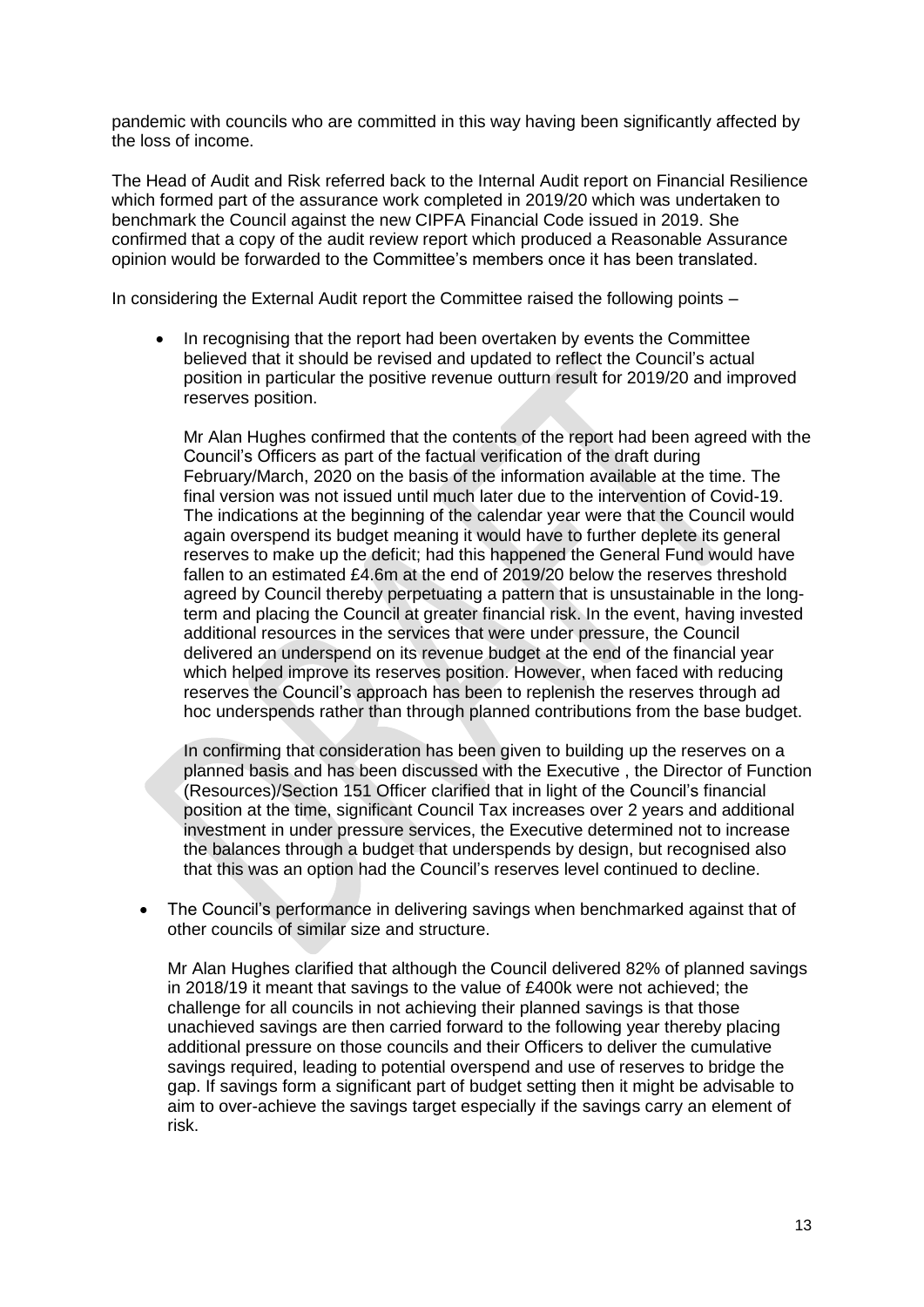Mr Dilwyn Evans, Lay Member thought that zero based budgeting represented a better approach in terms of operating efficiently and that the Council should aim to preserve its cash reserves as far as possible rather than utilising them for capital purposes especially when the cost of borrowing is very low.

**It was resolved to accept the External Audit's Financial Sustainability Assessment Report with regard to the Isle of Anglesey County Council and to note its contents.** 

# **ADDITIONAL ACTION - Head of Audit and Risk to circulate the Internal Audit review report on Financial Resilience once translation has been completed.**

*The Chair highlighted at this juncture that as the Committee had now been in session for three hours, under the provisions of paragraph 4.1.10 of the Council's Constitution, a resolution was required by the majority of those Members of the Committee present to agree to continue with the meeting. It was resolved that the meeting should continue.*

#### **9. WELL-BEING OF FUTURE GENERATIONS: AN EXAMINATION OF EARLY INTERVENTION AND PREVENTATION TO ENSURE THAT CHILDREN ARE SAFE AND SUPPORTED – ISLE OF ANGLESEY COUNTY COUNCIL**

The report of External Audit on the findings of its examination of the extent to which the Council is acting in accordance with the sustainable development principle in Early Intervention and prevention to ensure that children are safe and supported was presented for the Committee's consideration.

Mr Alan Hughes, Audit Lead reported that in accordance with the Well-being of Future Generations Act the Auditor General for Wales is statutorily required to examine public bodies to assess the extent to which they have acted in accordance with the sustainable development principle when setting their well-being objectives and taking steps to meet them. The report above sets out External Audit's findings from its examination of Early Intervention and prevention to ensure that children are safe and supported, a step the Isle of Anglesey County Council is taking to meet its wellbeing objectives. In order to act in accordance with the sustainable development principle, public bodies must take account of the "five ways of working" as defined in the Welsh Government's Well-being of Future Generations (Wales) Act 2015 The Essentials document which relate to safeguarding the ability to meet *long-term* needs; acting to *prevent* problems occurring or getting worse; considering *integrating* the public body's well-being objectives with their other objectives or other public body's objectives; acting in *collaboration* with any other person or different parts of the body itself and *involving* persons with an interest in achieving the well-being goals ensuring that those persons reflect the diversity of the area which the body serves.

The report found that –

- The Council has considered and applied the sustainable development principle in developing Early Intervention and prevention to ensure that children are safe and supported, but there are opportunities to further embed the five ways of working.
- The Council has sought to design services with a view to encouraging individuals to engage with services early in order to reduce longer-term demand and the need for higher levels of intervention, but it is unclear if funding is sustainable in the long-term.
- The Council has sought to understand the factors that impact on children but needs to continue to further analyse data to understand root causes and inform its preventative activities.